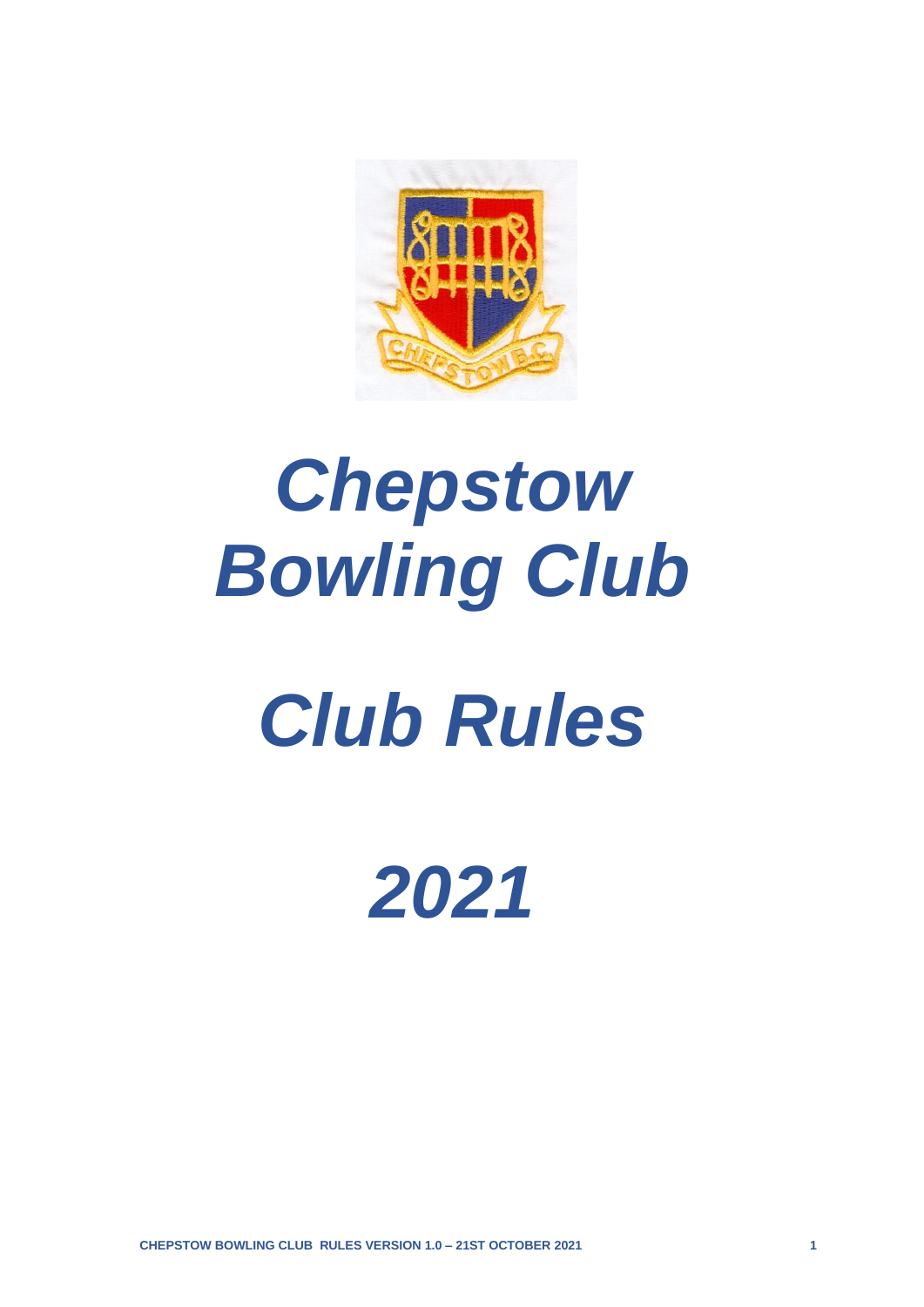**These Club rules do not form part of the Club Constitution. The Club Management Committee is responsible for drawing up, amending, and cancelling these rules as required.**

#### **RULE 1**

Any Member selected for a W.B.A., M.B.A., E.M.B.A. or S.W.L.M.B.A. match, must obtain a set of bowls with a valid I.B.B. or W.B.B. stamp for the duration of the match.

#### **RULE 2**

Any Member selected for a Club team but unable to play must inform the Team Captain for that match or any Officer of the Club not later than 4 hours before the commencement of the game or time of departure in the case of an away fixture.

#### **RULE 3**

Any Member selected to play, but not being present 15 minutes before the time of commencement of a match or time of departure to an away fixture, shall forfeit the right to play and the first named reserve shall make up the team. The Team Captain will decide the position the reserve shall play. The rule to be applied in the absence of any notification by the player to the Team Captain that he is likely to be delayed.

#### **RULE 4**

After the team has occupied the Green, the Team Captain shall have full control and will be expected to carry out the game at all times in a friendly and sporting manner and to able to give a decision on any point that may arise during the course of the game.

#### **RULE 5**

Should a dispute occur between any of the players during the course of the game, the Team Captain shall bring it to the notice of the Management Committee and they shall decide what action to take to keep a good atmosphere in the team.

#### **RULE 6**

Players to wear whites and team colours in all afternoon matches, unless otherwise directed on the team sheet.

#### **RULE 7**

#### **Team Selection**

- **7.1** Men and Ladies Team Selection will take place on Monday evenings. Team Availability Sheets, appropriate to the teams being selected, will close at 5.00 pm for Ladies, and 6 pm for Men on the Selection Day.
- **7.2** Names must be entered on the respective Team Availability Sheets, which are required to be displayed a minimum of 3 weeks in advance of the respective team selection meeting date and not removed from the Club House.
- **7.3** The Men's Selection Committee shall consist of the MBA Captain, the GBL Captain, the Vice Captains (if appointed) and up to two Members.
- **7.4** The Ladies' Selection Committee shall consist of the Captain, the Vice Captain (if appointed), the Casnewydd Captain and up to two Members.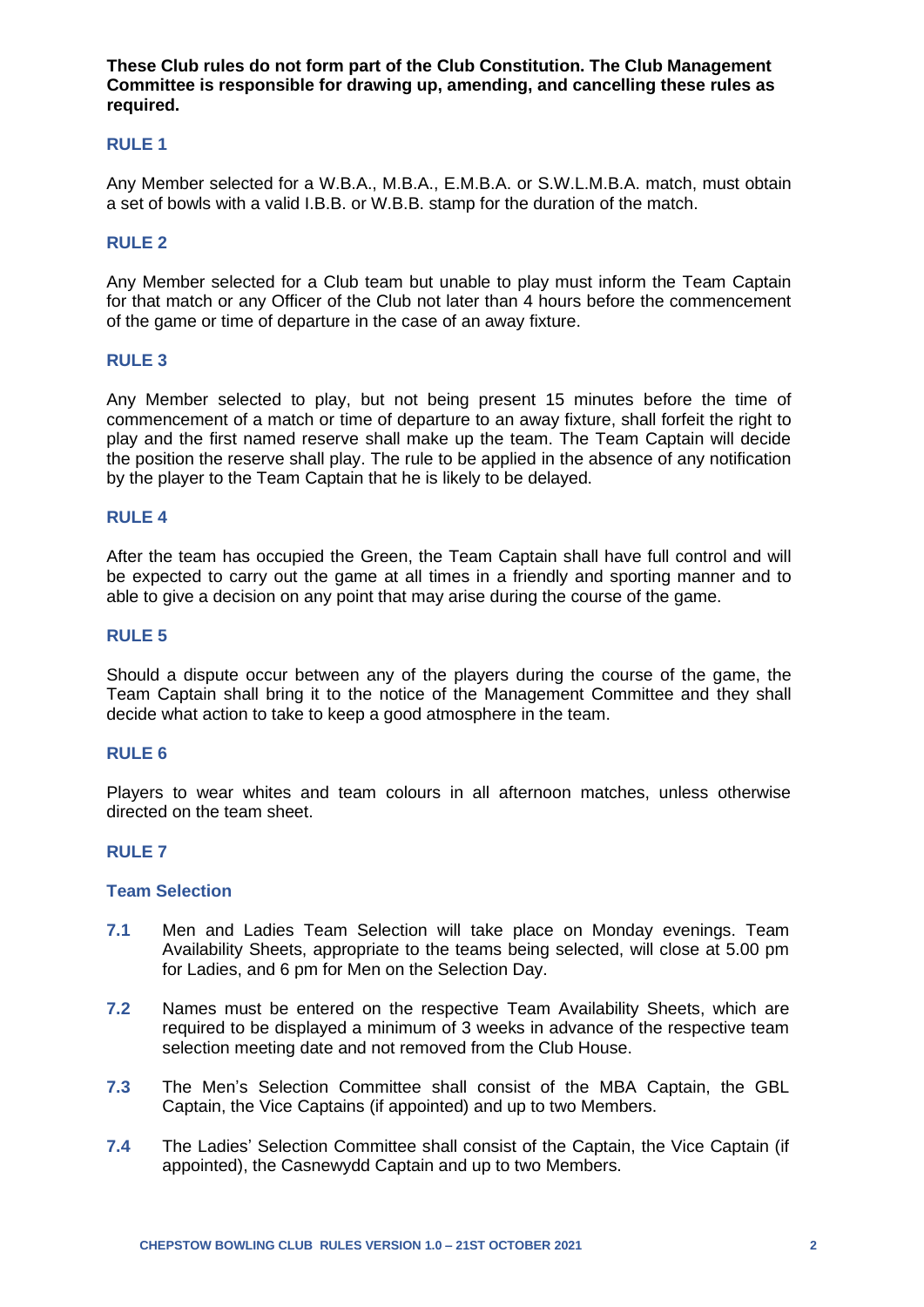**7.5** The Mixed Friendly Captain shall attend the Ladies Selection Committee, as it is important that Members who make themselves available for selection that week are ensured of at least one game. Reserves are taken from the GBL and OSL Selection and from the Casnewydd to ensure that everybody has a game.

#### **RULE 8**

The Greens Committee shall have complete control of the use of the Green. Any Member not complying with the requests of a Member of the Greens Committee may be asked to leave the Green.

#### **RULE 9**

#### **Competitions**

- **9.1** The Competitions Committee shall make the draw for the Club Competitions. Competitors shall mutually agree times at which games are to be played. The first drawn competitors shall offer the opponents two dates on which the tie can be played. Should a dispute arise in any way concerning Club Competitions, the decision of the Competitions Committee shall be final.
- **9.2** It is recommended that Club Competitions should commence by the 2<sup>nd</sup> week in May. Any Member not having paid their membership fees by 1<sup>st</sup> May, as set in the constitution, shall not be eligible to enter the competitions.
- **9.3** Dress for all Club Competitions up to and including the semi-finals shall be played in white shirt / blouse and grey trousers / skirt / Shorts.
- **9.4** Finals of all Competitions shall be played in whites unless otherwise stated by the Competitions Committee.
- **9.5** The Management Committee shall agree the date of the Competitions Finals Day each year, and where possible, all finals should be played on that day. If when the semi-finals have been completed, in the Competition Committee's view it is not practical to play all finals on one day, the Competition Committee shall decide at their discretion, on alternative dates as near to Finals Day, suitable to all parties, on which certain matches are to be played.
- **9.6** All competitors should make themselves available to play on Finals Day and not knowingly enter the competitions if unavailable. If, through change of circumstances, players find themselves unavailable, they should withdraw from the competition at the earliest opportunity or face disqualification after consideration by the Competitions Committee.
- **9.7** Substitutions In Pairs Competitions, substitutes shall be permitted up to and including the semi-final. Substitutes shall not have played in any previous rounds of that competition. The substitute player shall then play the remainder of the matches in that competition. Only one substitute per team shall be permitted.

#### **RULE 10**

All competition fees must be paid to the Chairman of the Competitions Committee or the Treasurer at the time of signing the entry sheets or by 1<sup>st</sup> May at the latest. Failure to do so will result in entries not being submitted in the draw.